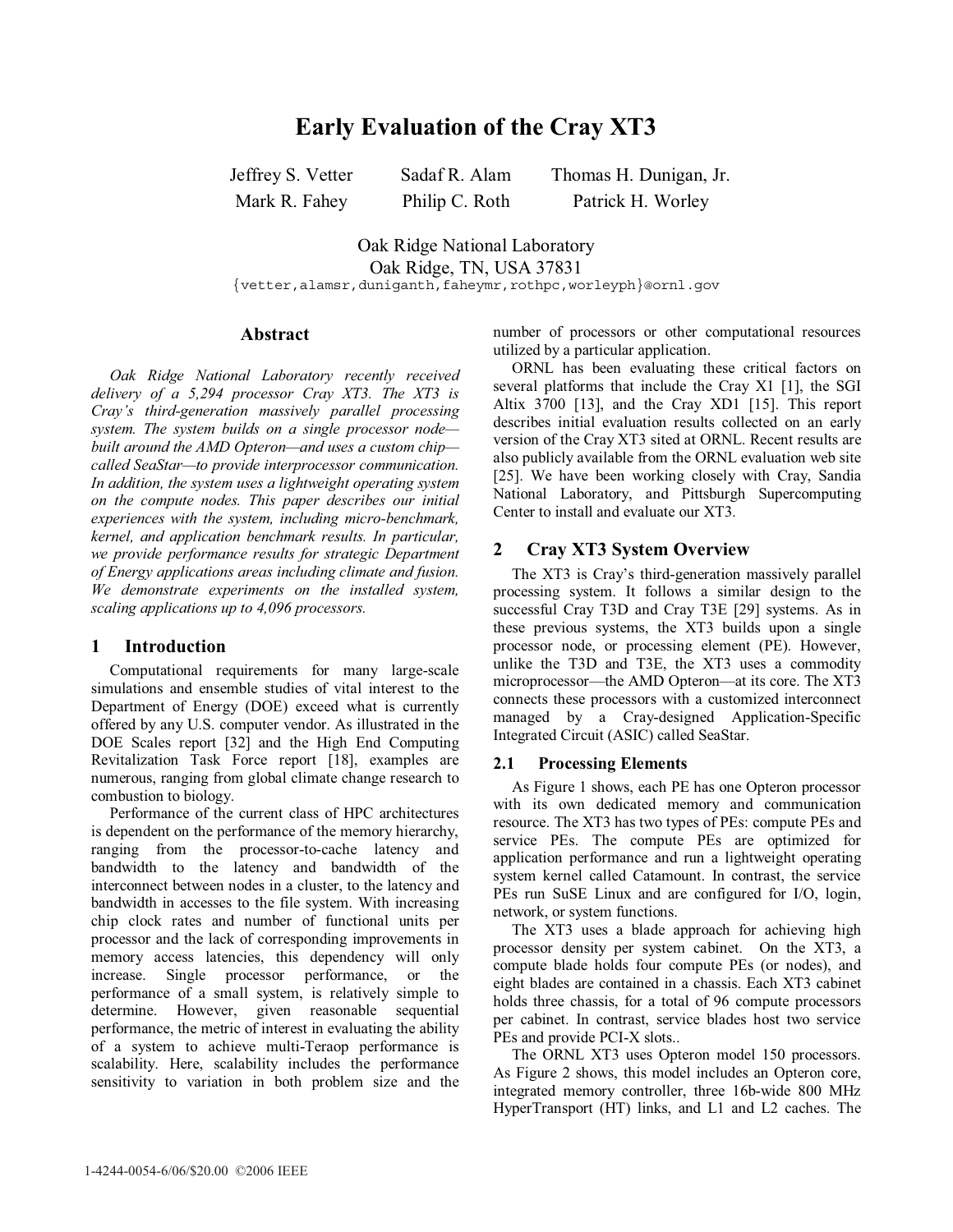Opteron core has three integer units and one floating point unit capable of two floating-point operations per cycle [3]. Because the processor core is clocked at 2.4 GHz, the peak floating point rate of each compute node is 4.8 GFlops.



**Figure 1: Cray XT3 Architecture (***Image courtesy of Cray***).**

 The memory structure of the Opteron consists of a 64KB 2-way associative L1 data cache, a 64KB 2-way associative L1 instruction cache, and a 1MB 16-way associative, unified L2 cache. The Opteron has sixteen 64b integer registers, eight 64b floating point registers, sixteen 128b SSE/SSE2 registers, and uses 48b virtual addresses and 40b physical addresses. The memory controller data width is 128b. Each PE has 2 GB of memory but only 1 GB is usable with the kernel used for our evaluation. The memory DIMMs are 1 GB PC3200, Registered ECC, 18 x 512 mbit parts that support Chipkill. The peak memory bandwidth per processor is 6.4 GB/s.

In general, processors that support SMP configurations have larger memory access latencies than those that do not support SMP configurations, due to the additional circuitry for coordinating memory accesses and for managing memory coherence across SMP processors. Furthermore, on-chip memory controllers enable smaller access latencies than off-chip memory controllers (called "Northbridge" chips in Intel chipsets). The Opteron 150 used in our XT3 does not support SMP configurations because none of its HyperTransport links support the coherent HyperTransport protocol. Also, the Opteron 150 has an on-chip memory controller. As a result, memory access latencies with the Opteron 150 are in the 50-60 ns range. These observations are quantified in Section 4.1.

The Opteron's processor core has a floating-point execution unit (FPU) that handles all register operations for x87 instructions, 3DNow! operations, all MMX operations, and all SSE and SSE2 operations. This FPU contains a scheduler, a register file, a stack renaming unit, a register renaming unit, and three parallel execution units. One execution unit is known as the adder pipe (FADD); it contains a MMX ALU/shifter and floating-point adder. The next execution unit is known as the multiplier (FMUL); it provides the floating-point multiply/divide/square root operations and also an MMX

ALU. The final unit supplies floating-point load/store (FSTORE) operations.



**Figure 2: AMD Opteron Design (***Image courtesy of AMD***).**

## **2.2 Interconnect**

 Each Opteron processor is directly connected to the XT3 interconnect via a Cray SeaStar chip (see Figure 1). This SeaStar chip is a routing and communications chip and it acts as the gateway to the XT3's high-bandwidth, low-latency interconnect. The PE is connected to the SeaStar chip with a 6.4 GB/s HT path. SeaStar provides six high-speed network links to connect to neighbors in a 3D torus/mesh topology. Each of the six links has a peak bandwidth of 7.6 GB/s with sustained bandwidth of around 4 GB/s. In the XT3, the interconnect carries all message passing traffic as well as I/O traffic to the system's Lustre parallel file system.

Each SeaStar ASIC contains:

- **HyperTransport link** [4]—this enables the SeaStar chip to communicate with the Opteron processor over parallel links without bus arbitration overheads.
- **PowerPC 440 processor**—this communications and management processor cooperates with the Opteron to synchronize and to schedule communication tasks.
- **Direct Memory Access (DMA) engine**—the DMA engine and the PowerPC processor work together to off-load message preparation and demultiplexing tasks from the Opteron processor.
- **router**—the router provides six network links to the six neighboring processors in a 3D torus topology.
- service port—this port bridges between the separate management network and the Cray SeaStar local bus. The service port allows the management system to access all registers and memory in the system and facilitates booting, maintenance and system monitoring. Furthermore, this interface can be used to reconfigure the router in the event of failures.

The ORNL Cray XT3 has 56 cabinets holding 5,212 compute processors and 82 service processors. Its nodes are connected in a three-dimensional mesh of size 14 x 16 x 24, with torus links in the first and third dimension.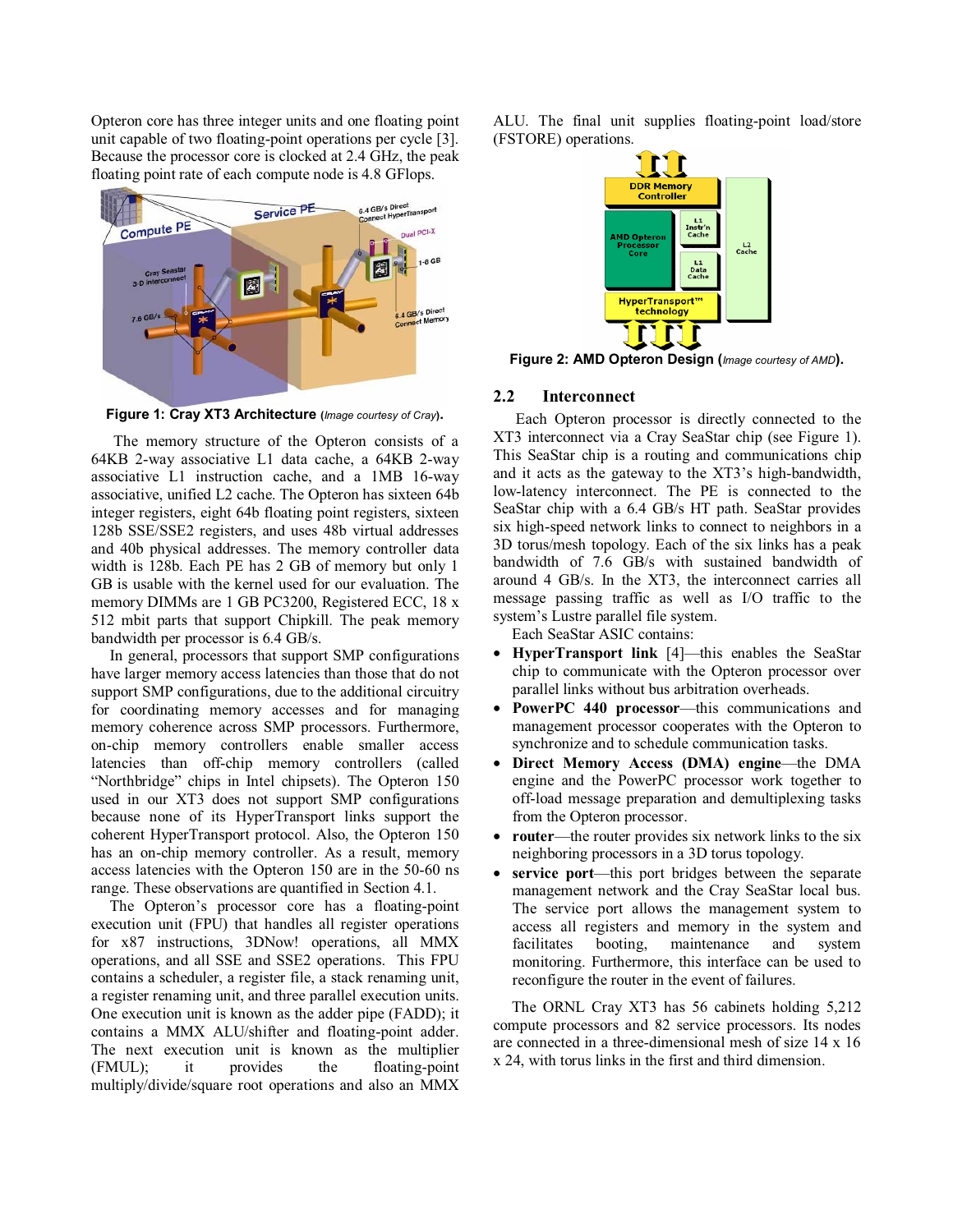## **2.3 Software**

The Cray XT3 inherits several aspects of its systems software approach from a sequence of systems developed and deployed at Sandia National Laboratories: ASCI Red [23], the Cplant [7, 27], and Red Storm [6]. The XT3 uses a lightweight kernel operating system on its compute PEs, a user-space communications library, and a hierarchical approach for scalable application start-up.

The XT3 uses two different operating systems: Catamount on compute PEs and Linux on service PEs. Catamount is the latest in a sequence of lightweight kernel operating systems developed at Sandia and the University of New Mexico, including SUNMOS [21], Puma [33], and Cougar. (Cougar is the product name for the port of Puma to the Intel ASCI Red system.) For scalability and performance predictability, each instance of the Catamount kernel runs only one single-threaded process and does not provide services like demand-paged virtual memory that could cause unpredictable performance behavior. Unlike the compute PEs, service PEs (i.e., login, I/O, network, and system PEs) run a full SuSE Linux distribution to provide a familiar and powerful environment for application development and for hosting system and performance tools.

The XT3 uses the Portals [8] data movement layer for flexible, low-overhead inter-node communication. Portals provide connectionless, reliable, in-order delivery of messages between processes. For high performance and to avoid unpredictable changes in the kernel's memory footprint, Portals deliver data from a sending process' user space to the receiving process' user space without kernel buffering. Portals supports both one-sided and two-sided communication models. Portals supports multiple higherlevel communication protocols, including protocols for MPI message passing between application processes and for transferring data to and from I/O service PEs.

The Cray XT3 programming environment includes compilers, communication libraries, and correctness and performance tools [11]. The Portland Group's C, C++, and Fortran compilers are available. Cray-provided compiler wrappers ease the development of parallel applications for the XT3 by automatically including compiler and linker switches needed to use the XT3's communication libraries. The primary XT3 communication libraries provide the standard MPI-2 message passing interface and Cray's SHMEM interface. Low level communication can be performed using the Portals API. The Etnus TotalView debugger is available for the XT3, and Cray provides the Apprentice<sup>2</sup> tool for performance analysis.

The primary math library is the AMD Core Math Library (ACML). It incorporates BLAS, LAPACK and FFT routines, and is optimized for high performance on AMD platforms. This library is available both as a 32-bit library for compatibility with legacy x86 applications, and as a 64-bit library that is designed to fully exploit the large memory space and improved performance offered by the new AMD64 architecture.

## **3 Evaluation Overview**

As a function of the Early Evaluation project at ORNL, numerous systems have been rigorously evaluated using important DOE applications. Recent evaluations have included the Cray X1 [12], the SGI Altix 3700 [13], and the Cray XD1 [15].

The primary goals of these evaluations are to 1) determine the most effective approaches for using the each system, 2) evaluate benchmark and application performance, both in absolute terms and in comparison with other systems, and 3) predict scalability, both in terms of problem size and in number of processors. We employ a hierarchical, staged, and open approach to the evaluation, examining low-level functionality of the system first, and then using these results to guide and understand the evaluation using kernels, compact applications, and full application codes. The distinction here is that the low-level benchmarks, for example, message passing, and the kernel benchmarks are chosen to model important features of a full application. This approach is also important because several of the platforms contain novel architectural features that make it difficult to predict the most efficient coding styles and programming paradigms. Performance activities are staged to produce relevant results throughout the duration of the system installation. For example, subsystem performance will need to be measured as soon as a system arrives, and measured again following a significant upgrade or system expansion.

For comparison, performance data is also presented for the following systems:

- Cray X1 at ORNL: 512 Multistreaming processors (MSP), each capable of 12.8 GFlops/sec for 64-bit operations. Each MSP is comprised of four single streaming processors (SSPs). The SSP uses two clock frequencies, 800 MHz for the vector units and 400 MHz for the scalar unit. Each SSP is capable of 3.2 GFlops/sec for 64-bit operations.
- Cray X1E at ORNL: 1024 Multistreaming processors (MSP), each capable of 18 GFlops/sec for 64-bit operations. Each MSP is comprised of four single streaming processors (SSPs). The SSP uses two clock frequencies, 1130 MHz for the vector units and 565 MHz for the scalar unit. Each SSP is capable of 4.5 GFlops/sec for 64-bit operations. This system is an upgrade of the original Cray X1 at ORNL.
- Cray XD1 at ORNL: 144 AMD 2.2GHz Opteron 248 processors, configured as 72, 2-way SMPs with 4GB of memory per processor. The processors are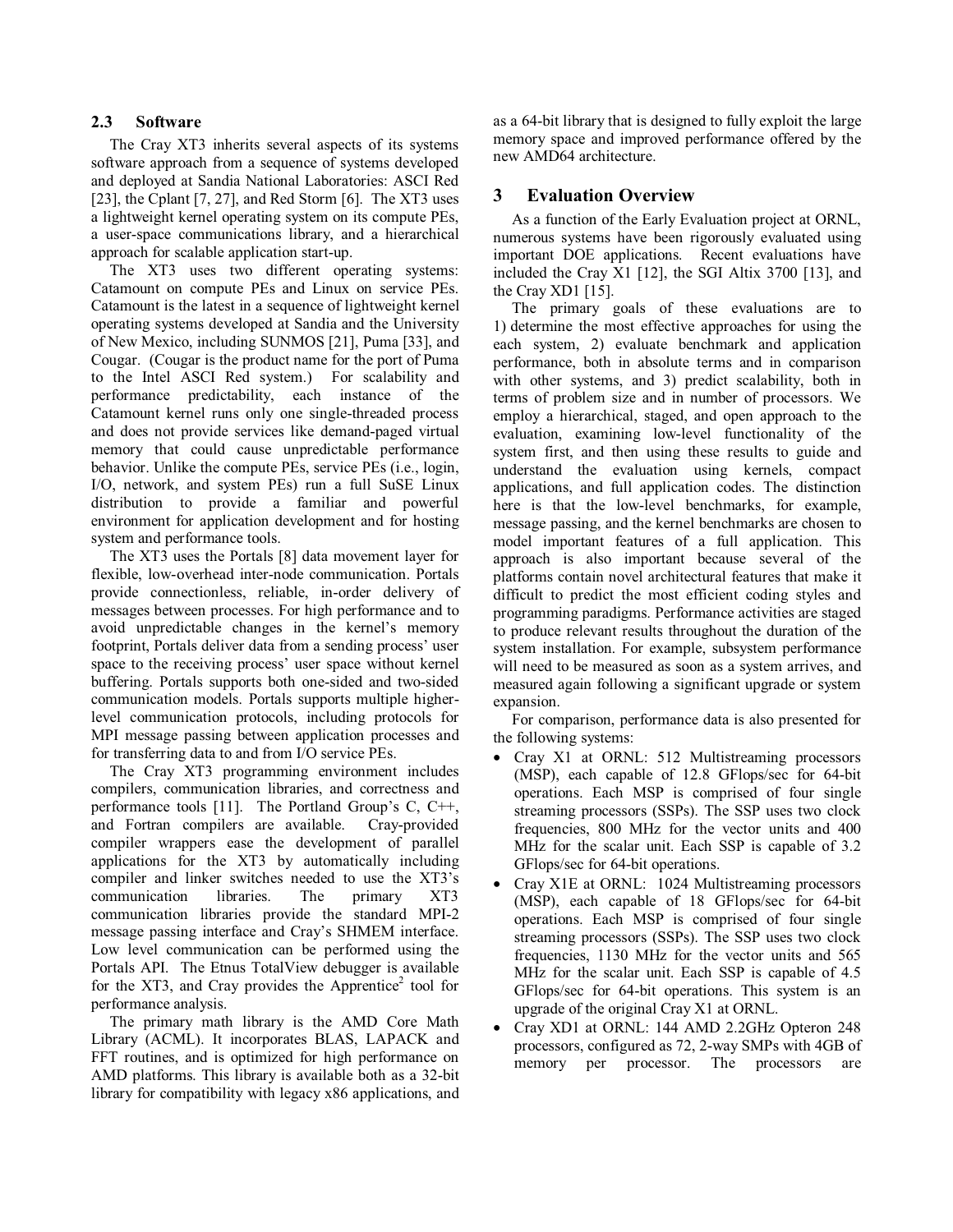interconnected by Cray's proprietary RapidArray interconnect fabric.

- Earth Simulator: 640 8-way vector SMP nodes and a 640x640 single-stage crossbar interconnect. Each processor has 8 64-bit floating point vector units running at 500 MHz.
- SGI Altix at ORNL: 256 Itaninium2 processors and a NUMAlink switch. The processors are 1.5 GHz Itanium2. The machine has an aggregate of 2 TB of shared memory.
- SGI Altix at NASA: Twenty Altix 3700 Bx2 nodes, where each node contains 512 Itanium2 processors running at 1.6 GHz with SGI's NUMAflex interconnect. We used two such nodes, connected by a NUMAlink4 switch.
- IBM p690 cluster at ORNL: 27 32-way p690 SMP nodes and an HPS interconnect. Each node has two HPS adapters, each with two ports. The processors are the 1.3 GHz POWER4.
- IBM SP at the National Energy Research Supercomputer Center (NERSC): 184 Nighthawk(NH) II 16-way SMP nodes and an SP Switch2. Each node has two interconnect interfaces. The processors are the 375MHz POWER3-II.
- IBM Blue Gene/L at ANL: a 1024-node Blue Gene/L system at Argonne National Laboratory. Each Blue Gene/L processing node consists of an ASIC with two PowerPC processor cores, on-chip memory and communication logic. The total processing power per node is 2.8 GFlops per processor or 5.6 GFlops per processing node.
- IBM POWER5 at ORNL: An IBM 9124-720 system with two dual-core 1.65 GHz POWER5 processors and 16 GB of memory, running Linux.

## **4 Micro-benchmarks**

The objective of micro-benchmarking is to characterize the performance of the specific architectural components of the platform. We use both standard benchmarks and customized benchmarks. The standard benchmarks allow consistent historical comparisons across platforms. The custom benchmarks permit the unique architectural features of the system (e.g., global address space memory) to be tested with respect to the target applications.

Traditionally, our micro-benchmarking focuses on the arithmetic performance, memory-hierarchy performance, task and thread performance, message-passing performance, system and I/O performance, and parallel I/O. However, because the XT3 has a single processor node and it uses a lightweight operating system, we focus only on these areas:

• Arithmetic performance, including varying instruction mix, identifying what limits computational mix, identifying what limits computational performance.

- Memory-hierarchy performance, including levels of cache and shared memory.
- Message-passing performance, including intra-node, inter-node, and inter-OS image MPI performance for one-way (ping-pong) messages, message exchanges, and collective operations (broadcast, all-to-all, reductions, barriers); message-passing hotspots and the effect of message passing on the memory subsystem are studied.

| <b>Processor</b>  | <b>Triad Bandwidth</b><br>(GB/s) |
|-------------------|----------------------------------|
| Cray XT3          | 5.1                              |
| Cray XD1          | 4.1                              |
| Cray X1 MSP       | 23.8                             |
| IBM p690          | 2.1                              |
| <b>IBM POWER5</b> | 4.0                              |
| <b>SGI Altix</b>  | 3.8                              |

**Table 1: STREAM Triad Performance.** 

Current, detailed micro-benchmark data for all existing evaluations is available at our Early Evaluation website [25].

## **4.1 Memory Performance**

The memory performance of current architectures is a primary factor for performance on scientific applications. Table 1 illustrates the differences in measured memory bandwidth on the triad STREAM benchmark. The very high bandwidth of the Cray X1 MSP clearly dominates the other processors, but the Cray XT3's Opteron has the highest bandwidth of the other microprocessor-based systems.

**Table 2: Latency to Main Memory.** 

|                                  | <b>Measured Latency to</b> |
|----------------------------------|----------------------------|
| <b>Platform</b>                  | Main Memory (ns)           |
| Cray XT3 / Opteron 150 / 2.4 GHz | 51.41                      |
| Cray XD1 / Opteron 248 / 2.2 GHz | 86.51                      |
| IBM p690 / POWER4 / 1.3 GHz      | 90.57                      |
| Intel Xeon / 3.0 GHz             | 140.57                     |

As discussed earlier, the choice of the Opteron model 150 was motivated in part to provide low access latency to main memory. As Table 2 shows, our measurements revealed that the Opteron 150 has lower latency than the Opteron 248 configured as a 2-way SMP in the XD1. Furthermore, it has considerably smaller latency than either the POWER4 or the Intel Xeon, which both support multiprocessor configurations.

The memory hierarchy of the XT3 compute node is obvious when measured with the CacheBench tool [24]. Figure 3 shows that the system reaches a maximum of approximately 9 GB/s when accessing vectors of data in the L2 cache. When data is accessed from main memory, the bandwidth drops to about 3 GB/s.

#### **4.2 Scientific Operations**

We use a collection of micro-benchmarks to characterize the performance of the underlying hardware, compilers, and software libraries for common operations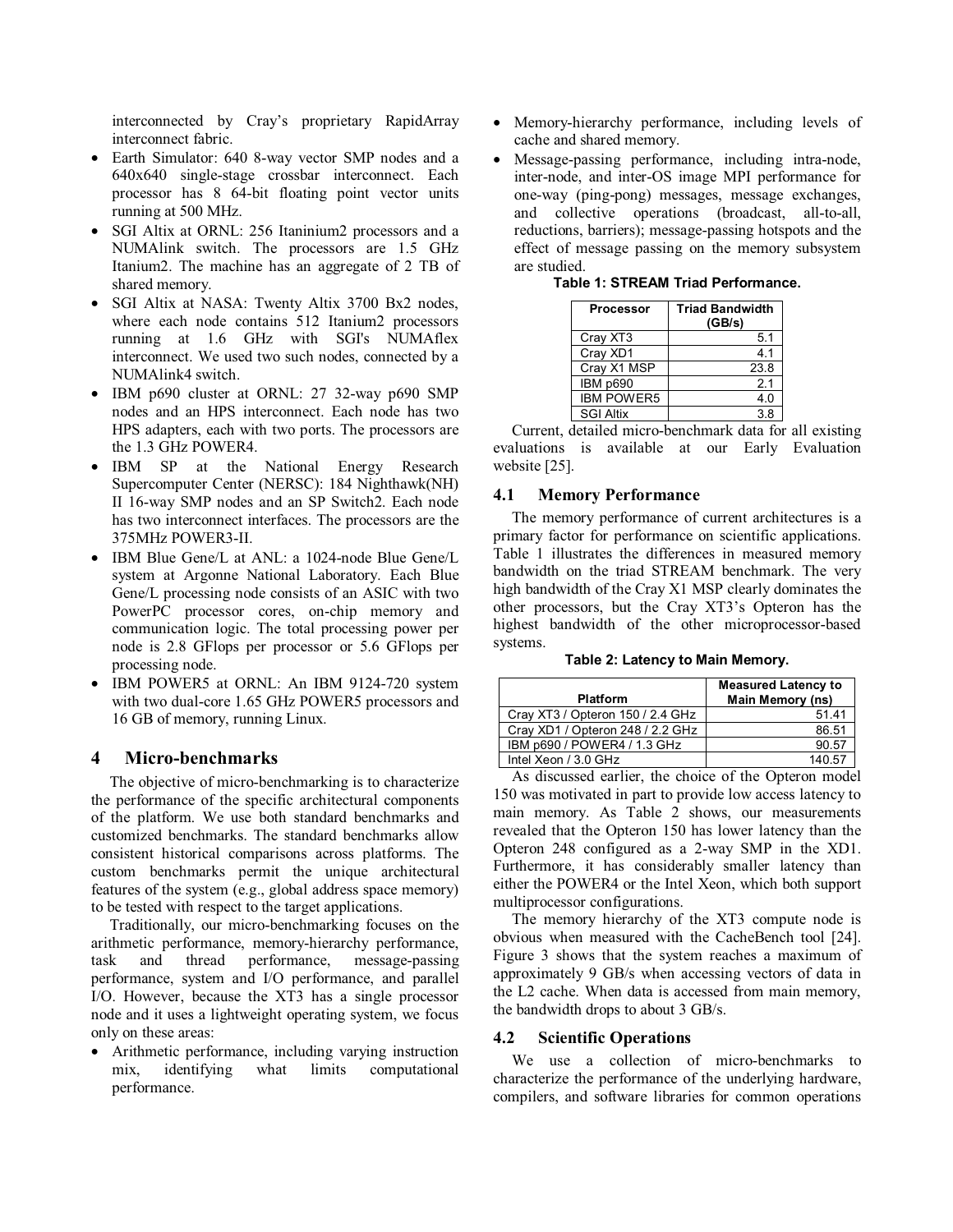in computational science. The micro-benchmarks measure computational performance, memory hierarchy performance, and inter-processor communication. Figure 4 compares the double-precision floating point performance of a matrix multiply (DGEMM) on a single processor using the vendors' scientific libraries. The XT3 Opteron achieves 4 GFlops using the ACML version 2.6 library, about 83% of peak.



**Figure 3: CacheBench read results for a single XT3 compute node.** 



Fast Fourier Transforms are another operation important to many scientific and signal processing applications. Figure 5 plots 1-D FFT performance using the vendor library (-lacml, -lscs, -lsci or -lessl), where initialization time is not included. The XT3's Opteron is outperformed by the SGI Altix's Itanium2 processor for all vector lengths examined, but does better than the X1 for short vectors.

In general, our micro-benchmark results show the promise of the Cray XT3 compute nodes for scientific computing. Although the Cray X1's high memory bandwidth provided a clear benefit over the other systems we considered, and the SGI Altix and IBM Power5 systems gave better performance for several microbenchmarks, the XT3 showed solid performance, and in some cases, it performed better than these other systems for short vector lengths.



**Figure 5: Performance of 1-D FFT using vendor libraries.** 



## **4.3 MPI**

Because of the predominance of the message-passing programming model in contemporary scientific applications, examining the performance of messagepassing operations is critical to understanding a system's expected performance characteristics when running full applications. Because most applications use the Message Passing Interface (MPI) library [30], we evaluated the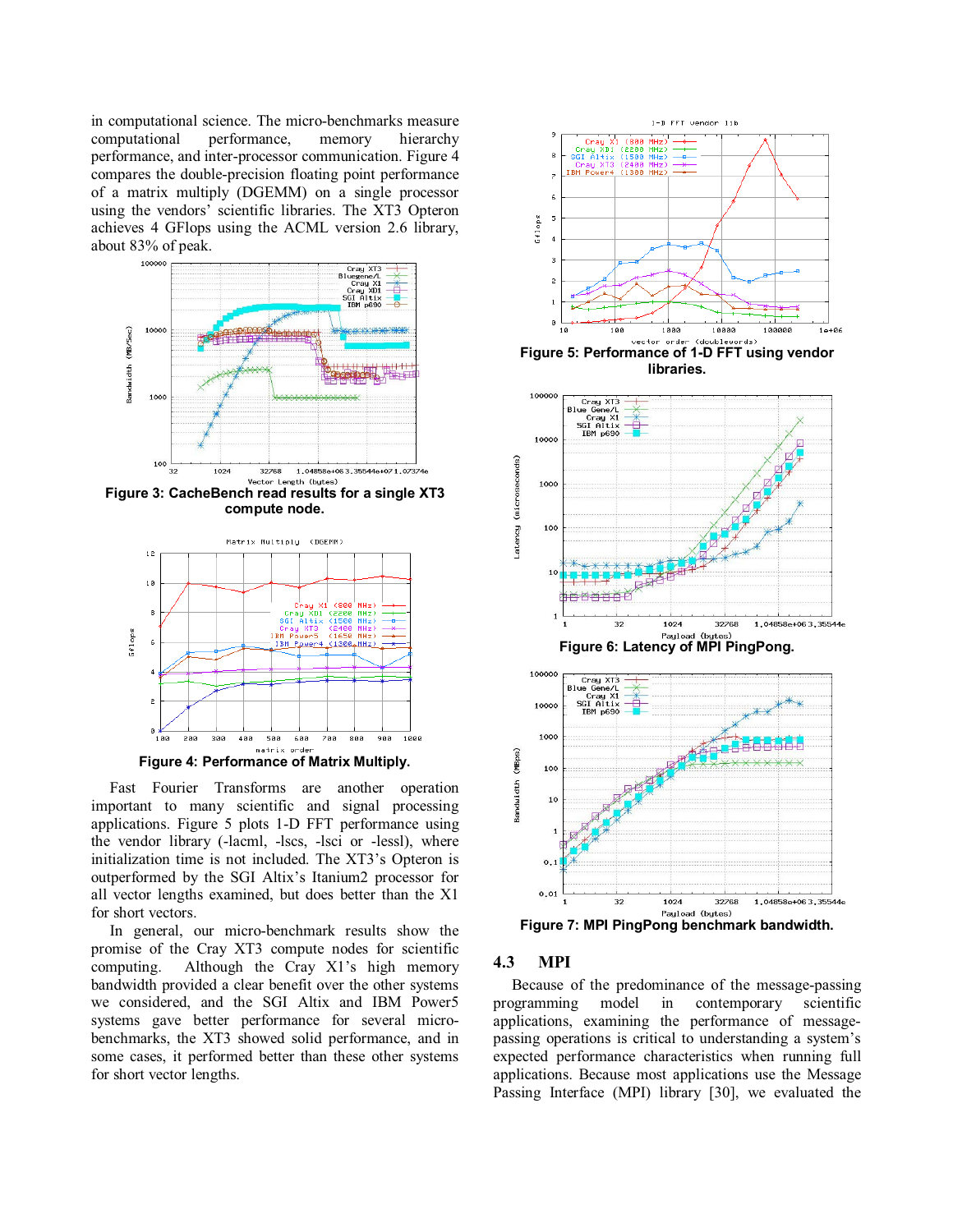latency and bandwidth of each vendor's MPI implementation. For our evaluation, we used the Pallas MPI Benchmark suite, version 2.2 (now offered by Intel as the Intel MPI Benchmarks).

Figure 6 and Figure 7 shows the latency and bandwidth, respectively, for the Pallas MPI PingPong benchmark. We observe a latency of about 8 microseconds for a 4 byte message, and a bandwidth of about 1.0 GB/s for messages around 64KB.





Figure 8 and Figure 9 show the latency and bandwidth (respectively) for the Pallas exchange benchmark at 4,096 processors. This test separates all tasks into two groups, and then uses the MPI\_SendRecv operation to transfer data between pairs of tasks, where the endpoints are in separate groups. As opposed to the PingPong operation, which transfers messages between only two tasks, the exchange benchmark has all pairs transferring messages at the same time. The average latency of these transfers is higher, on the order of 20 microseconds for a 4 byte message. The bandwidth is also less than that for the PingPong test, but it reaches an average of nearly 700 MB/s for an individual transfer, in the context of 2,048 simultaneous transfers.

The latency for an MPI\_Allreduce operation across various payload sizes and processor counts is shown in Figure 10. The MPI\_Allreduce operation is particularly important to several DOE simulation applications because it may be used multiple times within each simulation timestep. Further, its blocking semantics also requires that all tasks wait for its completion before continuing, so latency for this operation is very important for application scalability.



## **5 Applications**

Insight into the performance characteristics of low-level operations is important to understand overall system performance, but because a system's behavior when running full applications is the most significant measure of its performance, we also investigate the performance and efficiency of full applications relevant to the DOE Office of Science in the areas of global climate, fusion, chemistry, and bioinformatics. The evaluation team worked closely with principal investigators leading the Scientific Discovery through Advanced Computing (SciDAC) application teams to identify important applications.

## **5.1 Parallel Ocean Program (POP)**

The Parallel Ocean Program (POP) [19] is the ocean component of CCSM [5] and is developed and maintained at Los Alamos National Laboratory (LANL). The code is based on a finite-difference formulation of the threedimensional flow equations on a shifted polar grid. In its high-resolution configuration, 1/10-degree horizontal resolution, the code resolves eddies for effective heat transport and the locations of ocean currents.

For our evaluation, we used a POP benchmark configuration called x1 that represents a relatively coarse resolution similar to that currently used in coupled climate models. The horizontal resolution is roughly one degree (320x384) and uses a displaced-pole grid with the pole of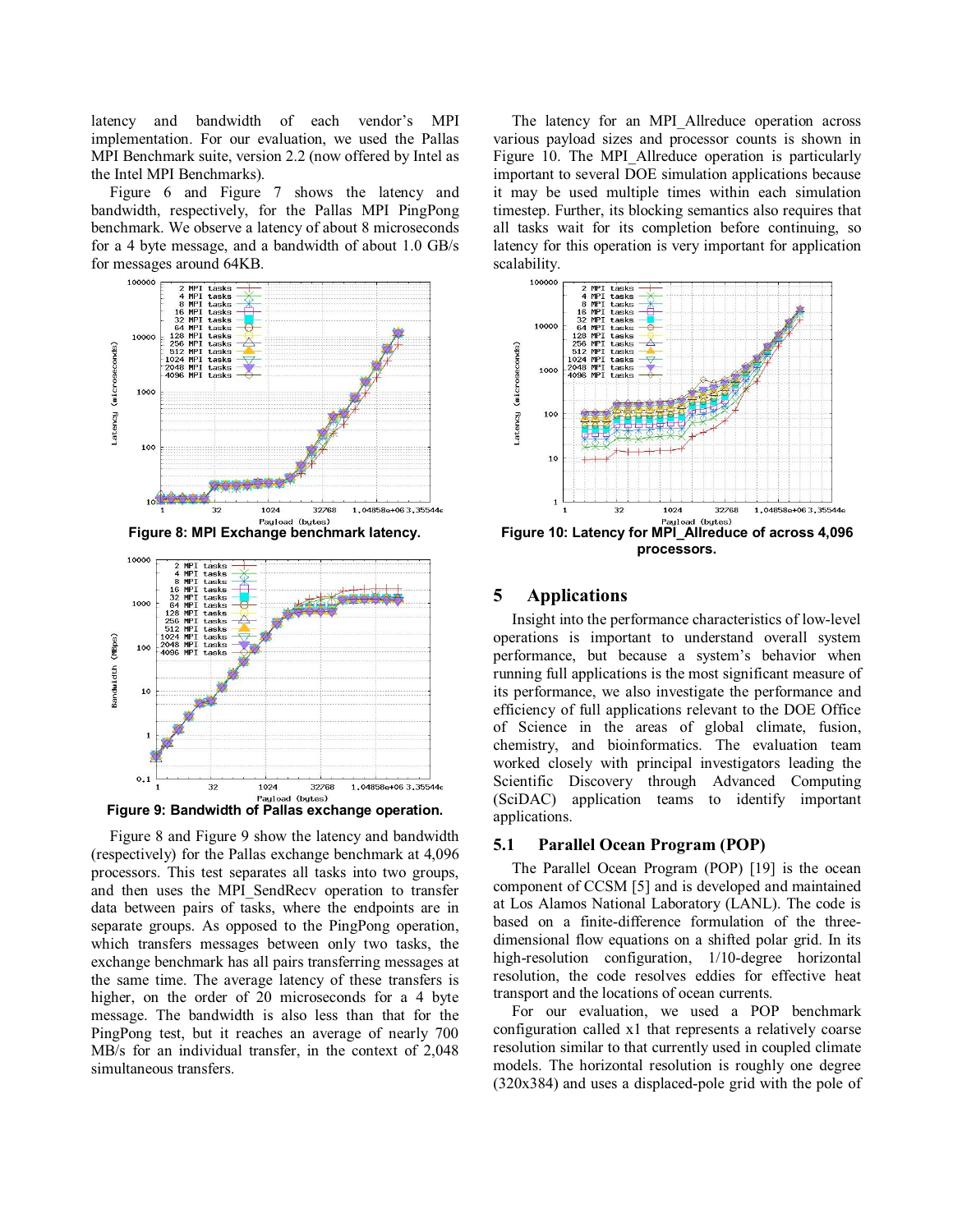the grid shifted into Greenland and enhanced resolution in the equatorial regions. The vertical coordinate uses 40 vertical levels with a smaller grid spacing near the surface to better resolve the surface mixed layer. Because this configuration does not resolve eddies, it requires the use of computationally intensive subgrid parameterizations. This configuration is set up to be identical to the production configuration of the Community Climate System Model with the exception that the coupling to full atmosphere, ice and land models has been replaced by analytic surface forcing.



POP performance is characterized by the performance of two phases: baroclinic and barotropic. The baroclinic phase is three dimensional with limited nearest-neighbor communication and typically scales well on all platforms. In contrast, performance of the barotropic phase is dominated by the performance of a two-dimensional, implicit solver whose performance is very sensitive to network latency and typically scales poorly on all platforms.



**Figure 12: Performance of POP barotropic phase.** 

Figure 11 shows a platform comparison of POP throughput for the x1 benchmark problem. On the Cray X1E, we considered an MPI-only implementation and also an implementation that uses a Co-Array Fortran (CAF) implementation of a performance-sensitive halo update

operation. All other results were for MPI-only versions of POP. The XT3 performance is similar to that of the SGI Altix up to 256 processors, and continues to scale out to 1024 processors even for this small fixed size problem.

Figure 12 shows the performance of the barotropic portion of POP. While lower latencies on the Cray X1E and SGI Altix systems give them an advantage over the XT3 for this phase, the XT3 showed good scalability in the sense that the cost does not increase significantly out to 1024 processors. Figure 13 shows the performance of the baroclinic portion of POP. The Cray XT3 performance was very similar to that of the SGI Altix, and showed excellent scalability.



**Figure 13: Performance of POP baroclinic phase.** 

## **5.2 GYRO**

GYRO [9] is a code for the numerical simulation of tokamak microturbulence, solving time-dependent, nonlinear gyrokinetic-Maxwell equations with gyrokinetic ions and electrons capable of treating finite electromagnetic microturbulence. GYRO uses a fivedimensional grid and propagates the system forward in time using a fourth-order, explicit Eulerian algorithm. GYRO has been ported to a variety of modern HPC platforms including a number of commodity clusters. Since code portability and flexibility are considered crucial to this code's development team, only a single source tree is maintained and platform-specific optimizations are restricted to a small number of low-level operations such as FFTs. Ports to new architectures often involve nothing more than the creation of a new makefile.

For our evaluation, we ran GYRO for the B3-GTC benchmark problem. Interprocess communication for this problems is dominated by "transposes" used to change the domain decomposition within each timestep. The transposes are implemented using simultaneous MPI Alltoall collective calls over subgroups of processes.

Figure 14 shows platform comparisons of GYRO throughput for the B3-GTC benchmark problem. Note that there is a strong algorithmic preference for power-of-two numbers of processors for large processor counts, arising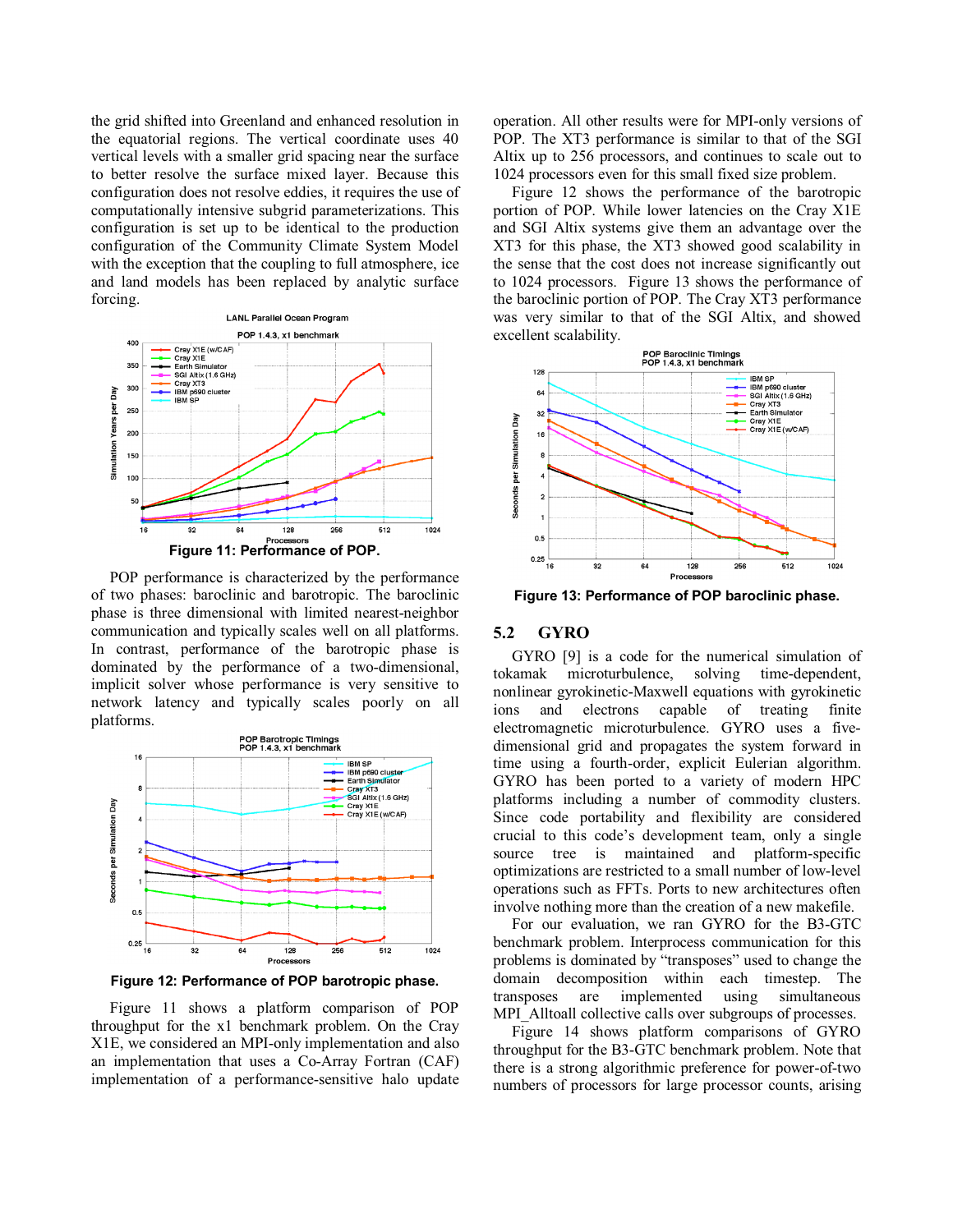from significant redundant work when not using a powerof-two number of processes. This impacts performance differently on the different systems. The Altix is somewhat superior to the XT3 out to 960 processors, but XT3 scalability is excellent, achieving the best overall performance at 4,096 processors.



#### **5.3 S3D**

S3D is a code used extensively to investigate first-of-akind fundamental turbulence-chemistry interactions in combustion topics ranging from premixed flames [10, 16], auto-ignition [14], to nonpremixed flames [17, 22, 31]. It is baesd on a high-order accurate, non-dissipative numerical scheme. Time advancement is achieved through a fourth-order explicit Runge-Kutta method, differencing is achieved through high-order (eighth-order with tenthorder filters) finite differences on a Cartesian, structured grid, and Navier-Stokes Characteristic Boundary Conditions (NSCBC) are used to prescribe the boundary conditions. The equations are solved on a conventional structured mesh.

This computational approach is very appropriate for direct numerical simulation of turbulent combustion. The coupling of high-order finite difference methods with explicit Runge-Kutta time integration make very effective use of the available resources, obtaining spectral-like spatial resolution without excessive communication overhead and allowing scalable parallelism.

For our evaluation, the problem configuration is a 3D direct numerical simulation of a slot-burner bunsen flame with detailed chemistry. This includes methane-air chemistry with 17 species and 73 elementary reactions. This simulation used 80 million grid points. The simulation is part of a parametric study performed on different Office of Science computing platforms: the IBM SP at NERSC, the HP Itanium2 cluster at PNNL, and the ORNL Cray X1E and XT3. Figure 15 shows that S3D scales well across the various platforms and exhibited a 90% scaling efficiency on the Cray XT3.



**Figure 15: S3D performance.** 

#### **5.4 Molecular Dynamics Simulations**

Molecular dynamics (MD) simulations enable the study of complex, dynamic processes that occur in biological systems [20]. The MD related methods are now routinely used to investigate the structure, dynamics, functions, and thermodynamics of biological molecules and their complexes. The types of biological activity that has been investigated using MD simulations include protein folding, enzyme catalysation, conformational changes associated with bimolecular function, and molecular recognition of proteins, DNA, biological membrane complexes. Biological molecules exhibit a wide range of time and length scales over which specific processes occur, hence the computational complexity of an MD simulation depends greatly on the time and length scales considered. With a solvation model, typical system sizes of interest range from 20,000 atoms to more than 1 million atoms; if the solvation is implicit, sizes range from a few thousand atoms to about 100,000.. The time period of simulation can range from pico-seconds to the a few micro-seconds or longer.

Several commercial and open source software frameworks for MD calculations are in use by a large community of biologists, including AMBER [26] and LAMMPS [28]. These packages use slightly different forms of potential function and also their own force-field calculations. Some of them are able to use force-fields from other packages as well. AMBER provides a wide range of MD algorithms. The version of LAMMPS used in our evaluation does not use the energy minimization technique, which is commonly used in biological simulations.

AMBER. AMBER consists of about 50 programs that perform a diverse set of calculations for system preparation, energy minimization (EM), molecular dynamics (MD), and analysis of results. AMBER's main module for EM and MD is known as *sander* (for *s*imulated *a*nnealing with *N*MR-*d*erived *e*nergy *r*estraints). We used sander to investigate the performance characteristics of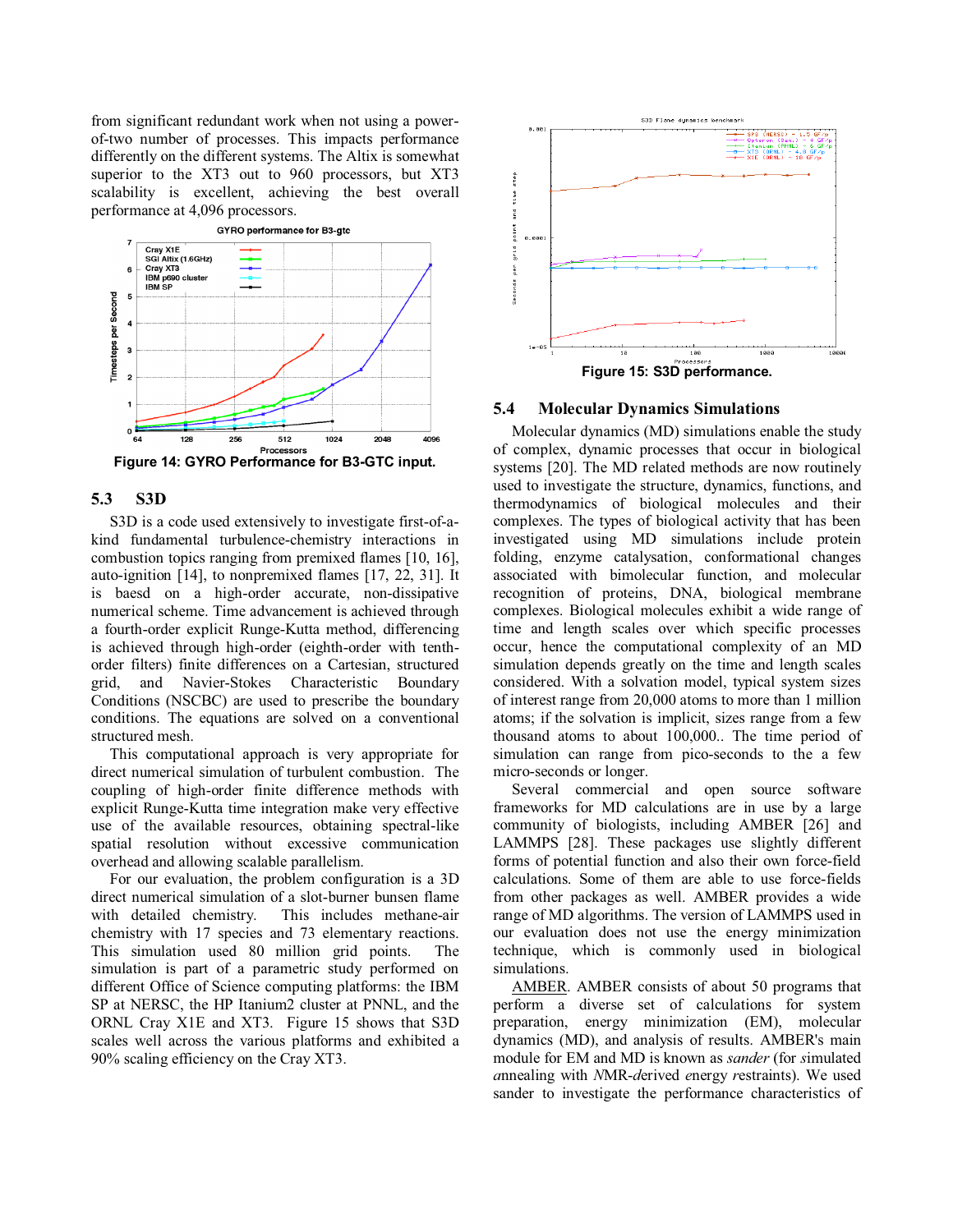EM and MD techniques using the Particle Mesh Ewald (PME) and Generalized Born (GB) methods. We performed a detailed analysis of PME and GB algorithms on massively parllel systems (including the XT3) in other work [2].



The bio-molecular systems used for our experiments were designed to represent the variety of complexes routinely investigated by computational biologists. In particular, we considered the RuBisCO enzyme based on the crystal structure 1RCX, using the Generalized Born menthod for implicit solvent. The model consists of 73,920 atoms. In Figure 16, we represent the performance of the code in simulation throughput, expressed as simulation pico-seconds per real day (psec/day).The performance on the Cray XT3 is very good for large scale experiments, showing a throughput of over twice the other architectures we investigated.



**Figure 17: LAMMPS parallel efficiency with approximately 290K atoms** 

LAMMPS. LAMMPS (Large-scale Atomic/Molecular Massively Parallel Simulator) [28] is a classical MD code. LAMMPS models an ensemble of particles in a liquid, solid or gaseous state and can be used to model atomic, polymeric, biological, metallic or granular systems. The

version we used for our experiments is written in C++ and MPI.

For our evaluation, we considered the RAQ system which is a model on the enzyme RuBisCO. This model consists of 290,220 atoms with explicit treatment of solvent. We observed very good performance for this problem on the Cray XT3 (see Figure 17), with over 60% efficiency on up to 1024 processors and over 40% efficiency on 4096 processor run.

## **6 Conclusions and Plans**

Oak Ridge National Laboratory has received and installed a 5,294 processor Cray XT3. In this paper we describe our performance evaluation of the system as it was being deployed, including micro-benchmark, kernel, and application benchmark results. We focused on applications from important Department of Energy applications areas including climate and fusion. In experiments with up to 4096 processors, we observed that the Cray XT3 shows tremendous potential for supporting the Department of Energy application workload, with good scalar processor performance and high interconnect bandwidth when compared to other microprocessor-based systems.

#### **Acknowledgements**

This research was sponsored by the Office of Mathematical, Information, and Computational Sciences, Office of Science, U.S. Department of Energy under Contract No. DE-AC05-00OR22725 with UT-Battelle, LLC. Accordingly, the U.S. Government retains a nonexclusive, royalty-free license to publish or reproduce the published form of this contribution, or allow others to do so, for U.S. Government purposes.

Also, we would like to thank Jeff Beckleheimer, John Levesque, Nathan Wichmann, and Jim Schwarzmeier of Cray, and Don Maxwell of ORNL for all their assistance in this endeavor.

We gratefully acknowledge Jeff Kuehn of ORNL for collection of performance data on the BG/L system and Hongzhang Shan of LBL for collection of performance data on the IBM SP. We thank the National Energy Research Scientific Computing Center for access to the IBM SP, Argonne National Laboratory for access to the IBM BG/L, the NASA Advanced Supercomputing Division for access to their SGI Altix, and the ORNL Center for Computational Sciences (CCS) for access to the Cray X1, Cray X1E, Cray XD1, Cray XT3, IBM p690 cluster, and SGI Altix. The CCS is supported by the Office of Science of the U.S. Department of Energy under Contract No. DE-AC05-00OR22725.